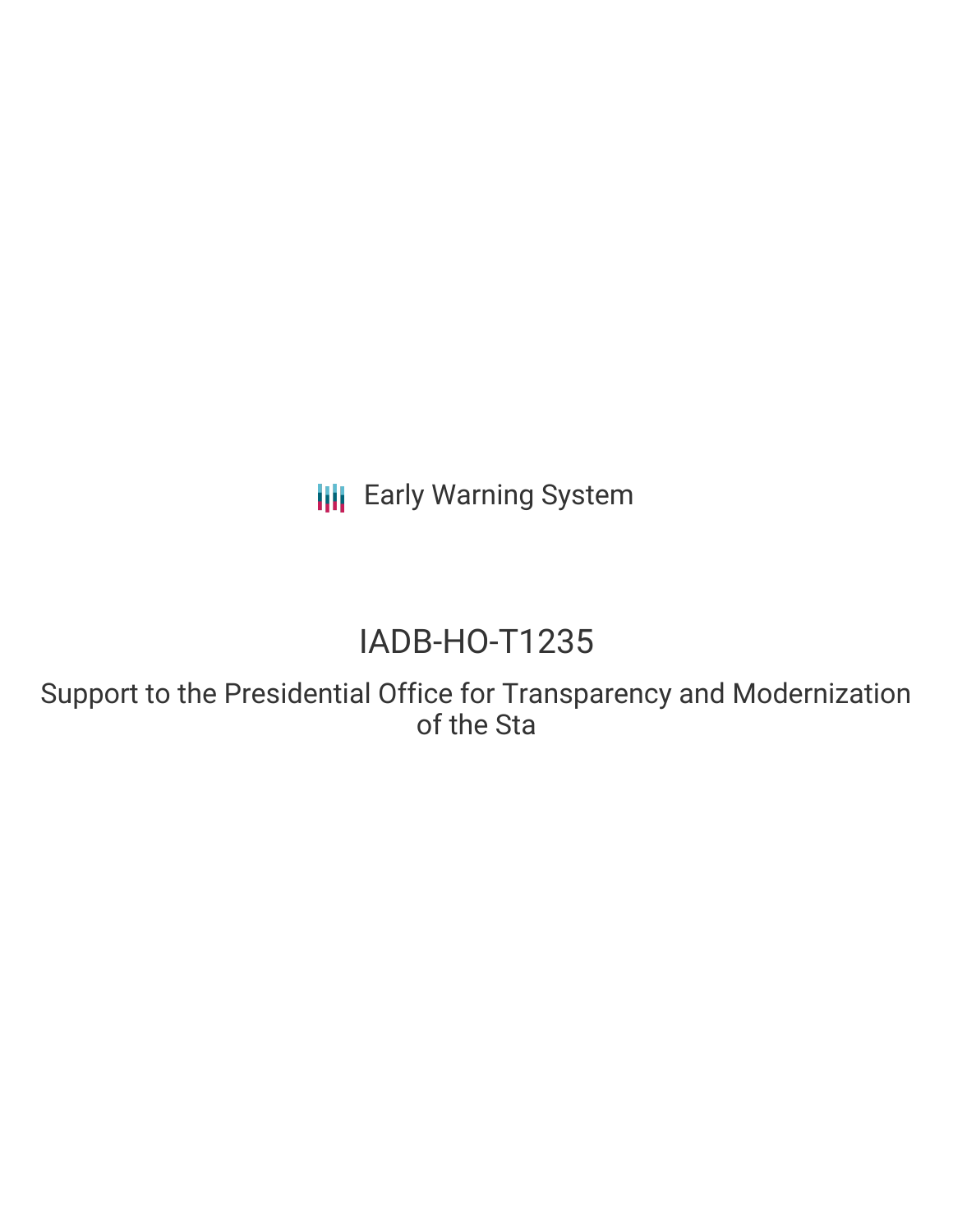

#### **Quick Facts**

| <b>Countries</b>               | Honduras                                  |
|--------------------------------|-------------------------------------------|
| <b>Financial Institutions</b>  | Inter-American Development Bank (IADB)    |
| <b>Status</b>                  | Approved                                  |
| <b>Bank Risk Rating</b>        | U                                         |
| <b>Voting Date</b>             | 2015-12-08                                |
| <b>Borrower</b>                | Government of Honduras                    |
| <b>Sectors</b>                 | Law and Government, Technical Cooperation |
| <b>Investment Type(s)</b>      | Grant                                     |
| <b>Investment Amount (USD)</b> | \$ 0.32 million                           |
| <b>Project Cost (USD)</b>      | $$0.35$ million                           |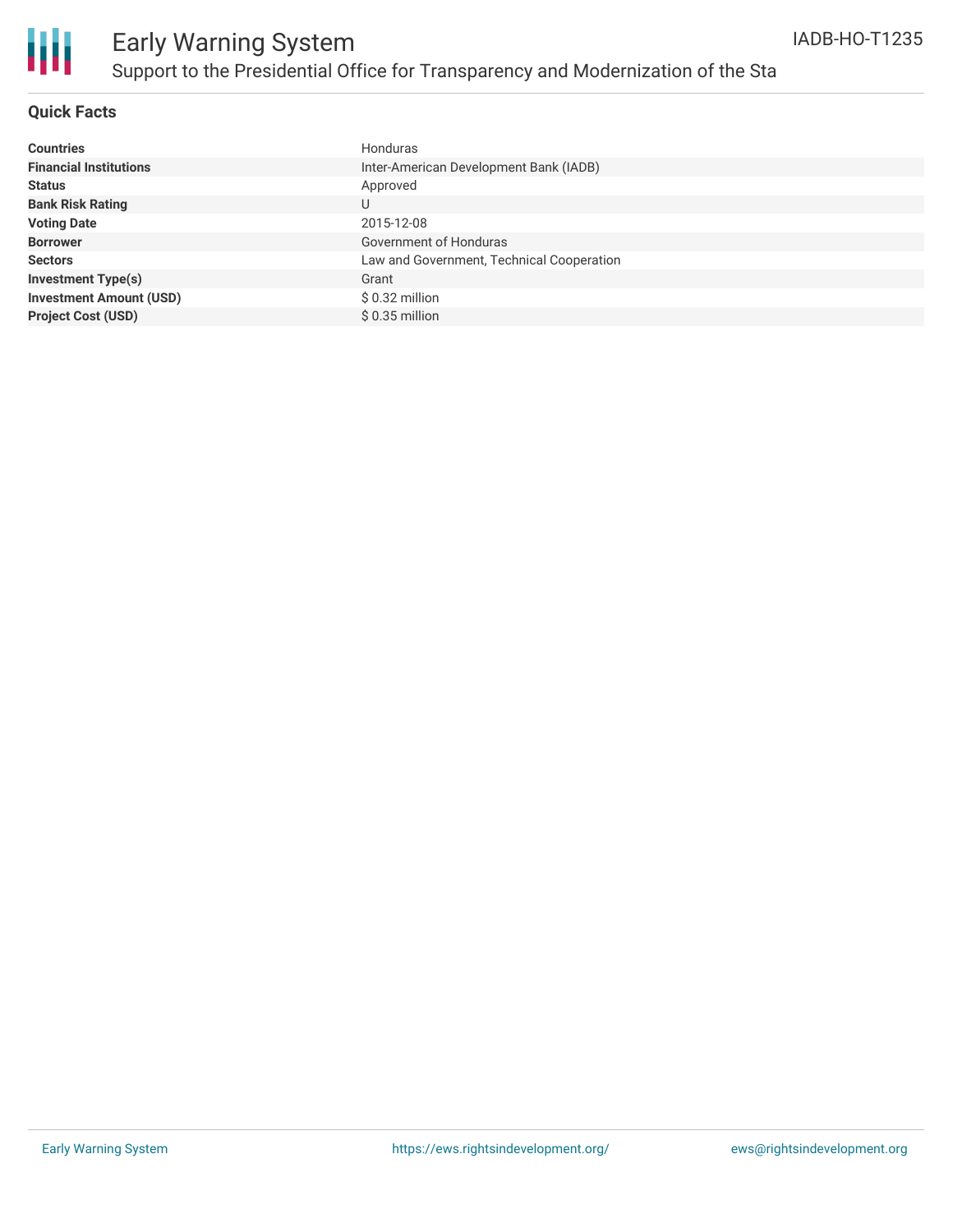

### Early Warning System Support to the Presidential Office for Transparency and Modernization of the Sta

#### **Project Description**

This project provides technical cooperation to the government of Honduras regarding anti-corruption and transparency initiatives. Specifically, it seeks to increase accountability, transparency, and integrity in the area of procurement for public projects.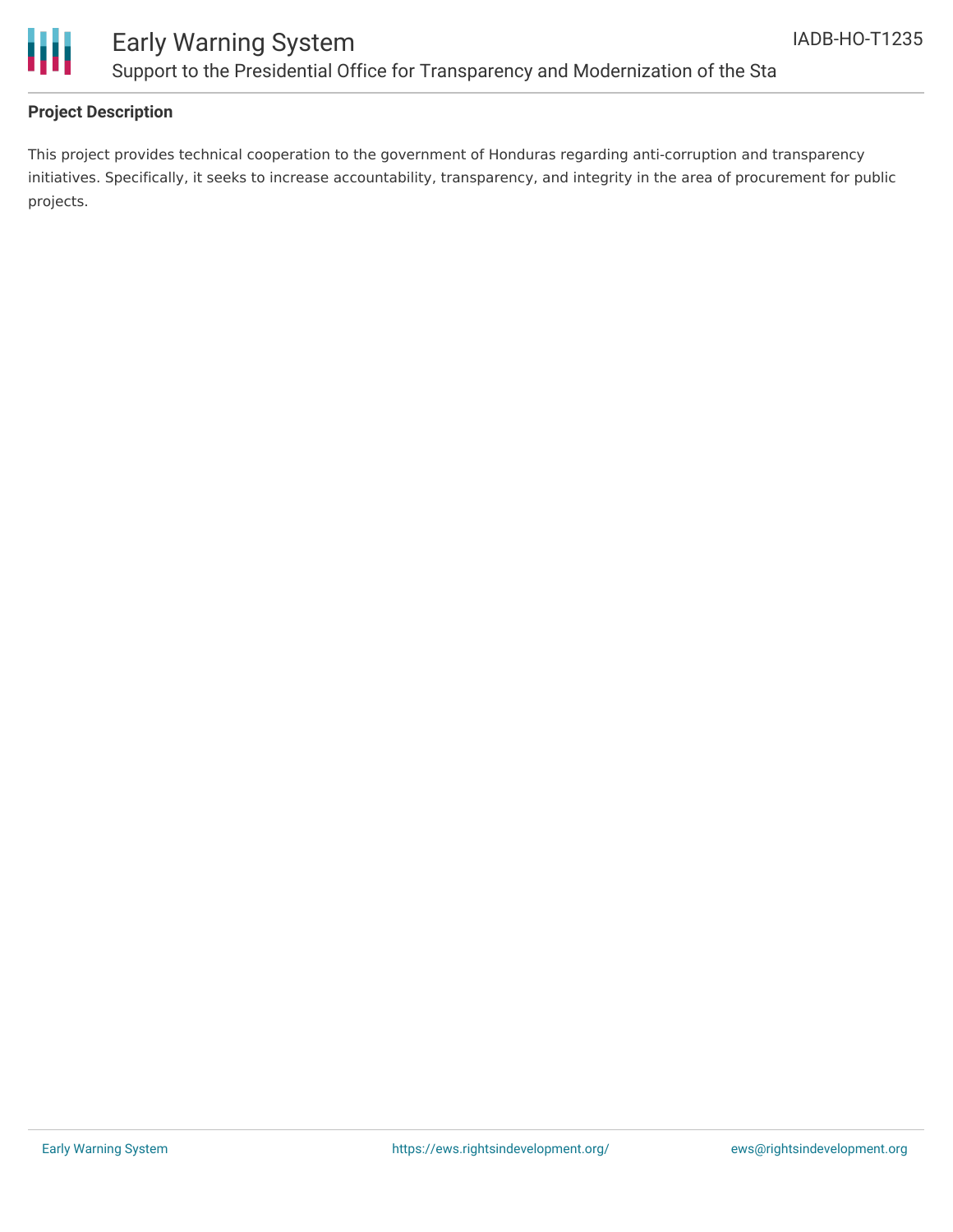

## Early Warning System Support to the Presidential Office for Transparency and Modernization of the Sta

#### **Investment Description**

• Inter-American Development Bank (IADB)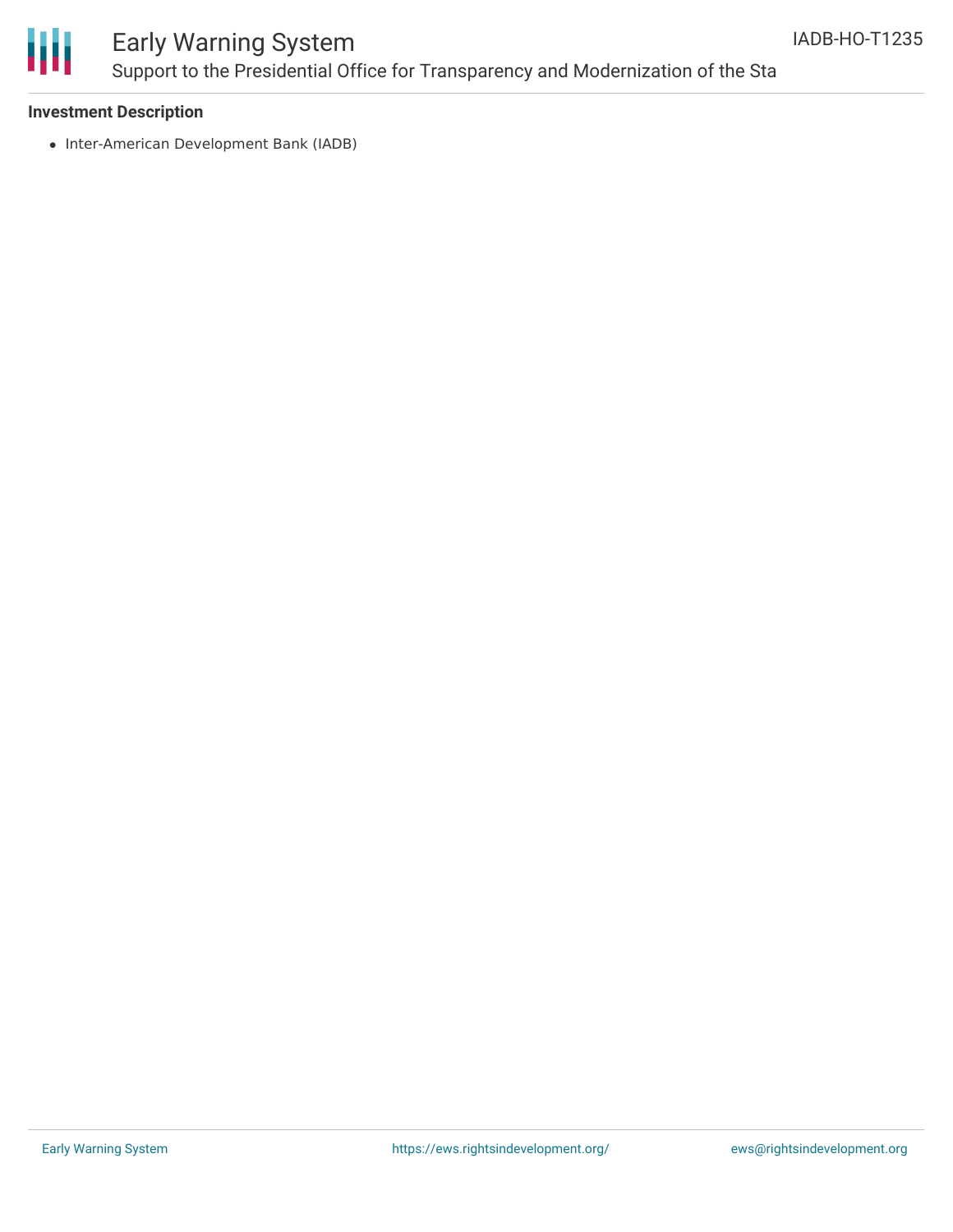

#### **Contact Information**

\*no contact information available\*

#### ACCOUNTABILITY MECHANISM OF IADB

The Independent Consultation and Investigation Mechanism (MICI) is the independent complaint mechanism and fact-finding body for people who have been or are likely to be adversely affected by an Inter-American Development Bank (IDB) or Inter-American Investment Corporation (IIC)-funded project. If you submit a complaint to MICI, they may assist you in addressing the problems you raised through a dispute-resolution process with those implementing the project and/or through an investigation to assess whether the IDB or IIC is following its own policies for preventing or mitigating harm to people or the environment. You can submit a complaint by sending an email to MICI@iadb.org. You can learn more about the MICI and how to file a complaint at http://www.iadb.org/en/mici/mici,1752.html (in English) or http://www.iadb.org/es/mici/mici,1752.html (Spanish).